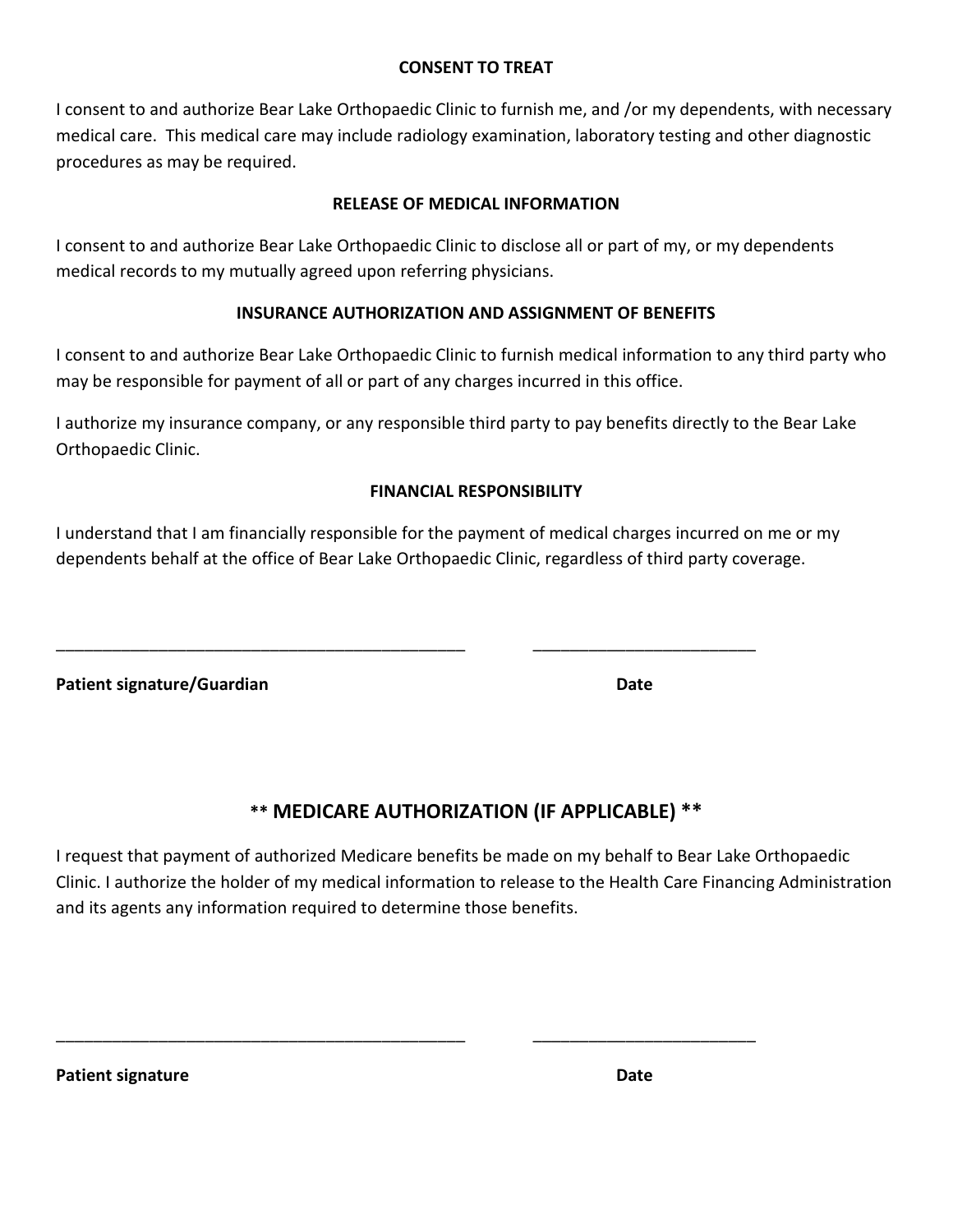# **BEAR LAKE ORTHOPAEDIC**

| <b>AFFECTED AREA:</b>                                                                                                                              |                                                                                                              |                                                                                                                               |                                                                                                              |  |  |  |
|----------------------------------------------------------------------------------------------------------------------------------------------------|--------------------------------------------------------------------------------------------------------------|-------------------------------------------------------------------------------------------------------------------------------|--------------------------------------------------------------------------------------------------------------|--|--|--|
| <b>KNEE</b><br>$\Box$<br>SHOULDER<br>$\Box$<br><b>ELBOW</b><br>$\Box$<br>WRIST/HAND<br>$\Box$<br>OTHER: ________________________<br>$\mathbb{R}^n$ | LEFT / RIGHT / BOTH (please circle one)<br>LEFT / RIGHT / BOTH<br>LEFT / RIGHT / BOTH<br>LEFT / RIGHT / BOTH |                                                                                                                               |                                                                                                              |  |  |  |
|                                                                                                                                                    |                                                                                                              |                                                                                                                               | Date of Accident/Injury: __________________________Was this an accident? I YES I NO Work Related: I YES I NO |  |  |  |
|                                                                                                                                                    |                                                                                                              |                                                                                                                               |                                                                                                              |  |  |  |
| X-RAYS taken? YES NO MRI? YES NO CT SCAN? YES NO                                                                                                   |                                                                                                              |                                                                                                                               |                                                                                                              |  |  |  |
|                                                                                                                                                    |                                                                                                              |                                                                                                                               |                                                                                                              |  |  |  |
| I have no known allergies.<br>П.                                                                                                                   |                                                                                                              | <b>MEDICATIONS:</b> Please list below (Include birth control, herbals, dietary supplements and over the counter medications.) |                                                                                                              |  |  |  |
| <b>MEDICATION</b>                                                                                                                                  | <b>DOSE/FREQUENCY</b>                                                                                        | <b>MEDICATION</b>                                                                                                             | <b>DOSE/FREQUENCY</b>                                                                                        |  |  |  |
|                                                                                                                                                    |                                                                                                              |                                                                                                                               |                                                                                                              |  |  |  |
|                                                                                                                                                    |                                                                                                              |                                                                                                                               |                                                                                                              |  |  |  |
|                                                                                                                                                    |                                                                                                              |                                                                                                                               |                                                                                                              |  |  |  |
|                                                                                                                                                    |                                                                                                              |                                                                                                                               |                                                                                                              |  |  |  |
|                                                                                                                                                    |                                                                                                              |                                                                                                                               |                                                                                                              |  |  |  |

 $\Box$  I am not taking any at this time.

### **SURGICAL HISTORY:**

| <b>SURGERY/PROCEDUE</b> | <b>YEAR</b> |
|-------------------------|-------------|
|                         |             |
|                         |             |
|                         |             |
|                         |             |
|                         |             |

 $\Box$  I have not had surgery or a procedure done.

**LIFESTYLE:**<br>- Do you chew tobacco? □ YES □ NO

- Do you chew tobacco? LUTES LUNO And Consume alcohol? THES ANO FORMER DRINKER

Do you smoke? YES NO FORMER SMOKER - Do you use recreational drugs? YES NO FORMER DRUG - Do you use recreational drugs -D DDDDDDDDDDDDDDDDDDDDDDDDDDDDDDDDDDDDDDDDDDDDDDDDDDDDDDDDDDDDDDDDDDDD USER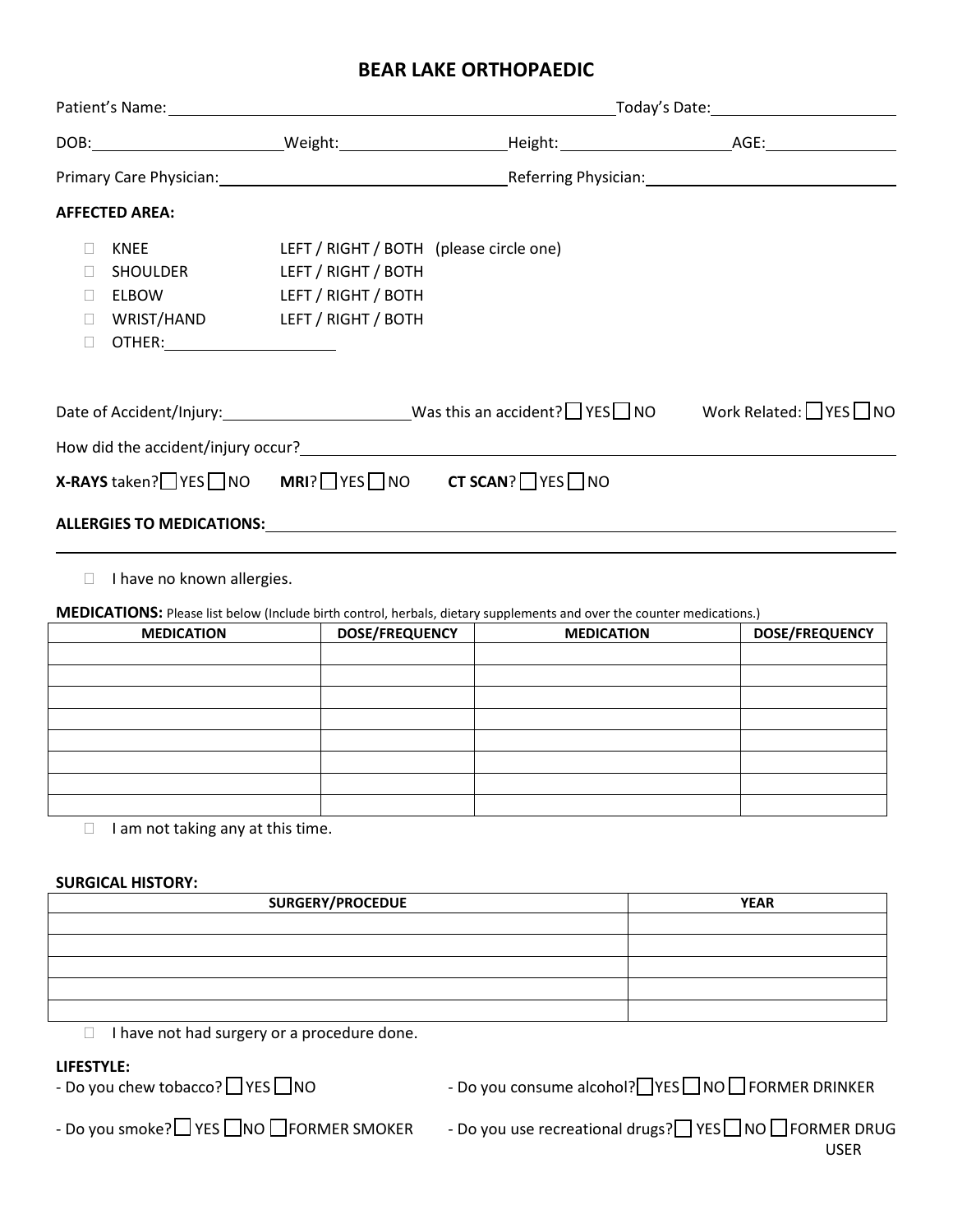#### FAMILY HISTORY: (Please check the boxes below if you have a family history of the following)

| <b>HEART DISEASE?</b> |                 | <b>HIGH BLOOD PRESSURE?</b> |                 | <b>CANCER?</b> |                      |  |
|-----------------------|-----------------|-----------------------------|-----------------|----------------|----------------------|--|
| П                     | None            | П                           | None            | П              | None                 |  |
| П                     | Father          | П                           | Father          | П              | Father               |  |
| Ш                     | Mother          | П                           | Mother          | П              | Mother               |  |
| П                     | Mother's Father | П                           | Mother's Father | п              | Mother's Father      |  |
| П                     | Mother's Mother | П                           | Mother's Mother | П              | Mother's Mother      |  |
| П                     | Father's Father | П                           | Father's Father | п              | Father's Father      |  |
| П                     | Father's Mother | П                           | Father's Mother | П              | Father's Mother      |  |
|                       | <b>Brother</b>  | П                           | <b>Brother</b>  |                | <b>Brother</b>       |  |
| П                     | Sister          | П                           | Sister          | П              | Sister               |  |
| П                     | Child           | П                           | Child           | П              | Child                |  |
|                       |                 |                             |                 |                |                      |  |
| <b>ARTHRITIS?</b>     |                 | DIABETES?                   |                 |                | <b>OSTEOPOROSIS?</b> |  |
| $\mathbf{L}$          | None            | П                           | None            | П              | None                 |  |
|                       | Father          | П                           | Father          | П              | Father               |  |
| $\mathbf{L}$          | Mother          | П                           | Mother          | п              | Mother               |  |
| П                     | Mother's Father | П                           | Mother's Father | п              | Mother's Father      |  |
| П                     | Mother's Mother | П                           | Mother's Mother | П              | Mother's Mother      |  |
| п                     | Father's Father | П                           | Father's Father | П              | Father's Father      |  |
| П                     | Father's Mother | П                           | Father's Mother | п              | Father's Mother      |  |
|                       | <b>Brother</b>  | П                           | <b>Brother</b>  | П              | <b>Brother</b>       |  |
|                       | Sister          | П                           | Sister          | П              | Sister               |  |

### **MEDICAL HISTORY:** (Please check the boxes below if you have a medical history of the following)

| <b>CANCER?</b>    |                      |        | <b>CARDIOVASCULAR?</b>  |                   | <b>ENDOCRINE OR</b>       |        | <b>GASTROINTESTINAL?</b> | HEAD?  |                        |
|-------------------|----------------------|--------|-------------------------|-------------------|---------------------------|--------|--------------------------|--------|------------------------|
| □                 | None                 | $\Box$ | None                    | <b>METABOLIC?</b> |                           | 0      | None                     | $\Box$ | None                   |
| П                 | <b>Breast</b>        | П      | <b>Heart Attacks</b>    | □                 | None                      | □      | Esophageal               | □      | Head Injuries          |
| □                 | Lung                 | $\Box$ | Angioplasty with        | □                 | High cholesterol          |        | spasm                    | $\Box$ | Frequent               |
| □                 | Colon                |        | or without stent        | □                 | High triglycerides        | $\Box$ | Esophagitis              |        | headaches              |
| П                 | Prostate             | П      | Coronary bypass         | $\Box$            | Low HDL                   | П      | <b>Acid Reflux</b>       | П      | <b>Migraines</b>       |
| □                 | Cervix               |        | surgery                 | □                 | <b>Diabetes</b>           | $\Box$ | <b>Hiatal Hernia</b>     | П      | Other                  |
| □                 | <b>Uterus</b>        | П      | Congestive heart        | □                 | Low Thyroid               | $\Box$ | Ulcer                    |        |                        |
| □                 | Blood                |        | failure                 |                   | (hypothyroidism)          | П      | Gastritis                |        |                        |
| □                 | Melanoma             | $\Box$ | Arrhythmias             | $\Box$            | <b>High Thyroid</b>       | □      | Liver cirrhosis          |        |                        |
| □                 | Skin (type)          | $\Box$ | Stroke                  | Ω                 | Grave's Disease           | Ω      | <b>Hepatitis</b>         |        |                        |
| □                 | Other                | $\Box$ | Carotid plaque or       | $\Box$            | Gout                      | □      | Pancreatitis             |        |                        |
|                   |                      |        | endarterectomy          | П                 | Severely                  | П      | Irritable bowel          |        |                        |
|                   |                      | П      | Claudication or         |                   | overweight                |        | diverticulosis           |        |                        |
|                   |                      |        | aortic aneurysm         | $\Box$            | Cushing's disease         | □      | <b>Diverticulitis</b>    |        |                        |
|                   |                      | П      | Venous                  | □                 | <b>Pituitary Problems</b> |        | colitis                  |        |                        |
|                   |                      |        | Thrombosis              | П                 | Other                     | □      | Other                    |        |                        |
|                   |                      | П      | Varicose veins          |                   |                           |        |                          |        |                        |
|                   |                      | $\Box$ | High Blood              |                   |                           |        |                          |        |                        |
|                   |                      |        | Pressure                |                   |                           |        |                          |        |                        |
| <b>MENTAL OR</b>  |                      |        | <b>MUSCLE, BONE, OR</b> |                   | <b>NERVOUS SYSTEM?</b>    |        | <b>RESPIRATORY?</b>      |        | <b>BLOOD OR LYMPH?</b> |
| <b>EMOTIONAL?</b> |                      |        | <b>JOINT?</b>           | □                 | None                      | □      | None                     | $\Box$ | None                   |
| □                 | None                 | $\Box$ | None                    | $\Box$            | <b>Seizures</b>           | □      | Asthma                   | $\Box$ | Anemia (low            |
| □                 | Depression           | $\Box$ | Low back pain           | u                 | Multiple sclerosis        | П      | Chronic                  |        | blood count)           |
| □                 | Anxiety              | $\Box$ | Osteoarthritis          | Ω                 | Peripheral                |        | Obstructive              | □      | Clotting               |
| □                 | <b>Panic Attacks</b> | $\Box$ | Rheumatoid              |                   | neuropathy                |        | Pulmonary                |        | disorder               |
| □                 | Manic                |        | Arthritis               | П                 | Other                     |        | <b>Disease</b>           | П      | Lymphoma               |
|                   | Episodes             | $\Box$ | Osteoporosis            |                   |                           | $\Box$ | Emphysema                | □      | Auto immune            |
| □                 | Schizophrenia        | $\Box$ | Systemic lupus          |                   |                           | □      | Pulmonary                |        | disease                |
| □                 | Other                |        | erythematosus           |                   |                           |        | embolism                 | п      | Other                  |
|                   |                      | П      | Other                   |                   |                           | П      | Sleep apnea              |        |                        |
|                   |                      |        |                         |                   |                           | П      | Other                    |        |                        |